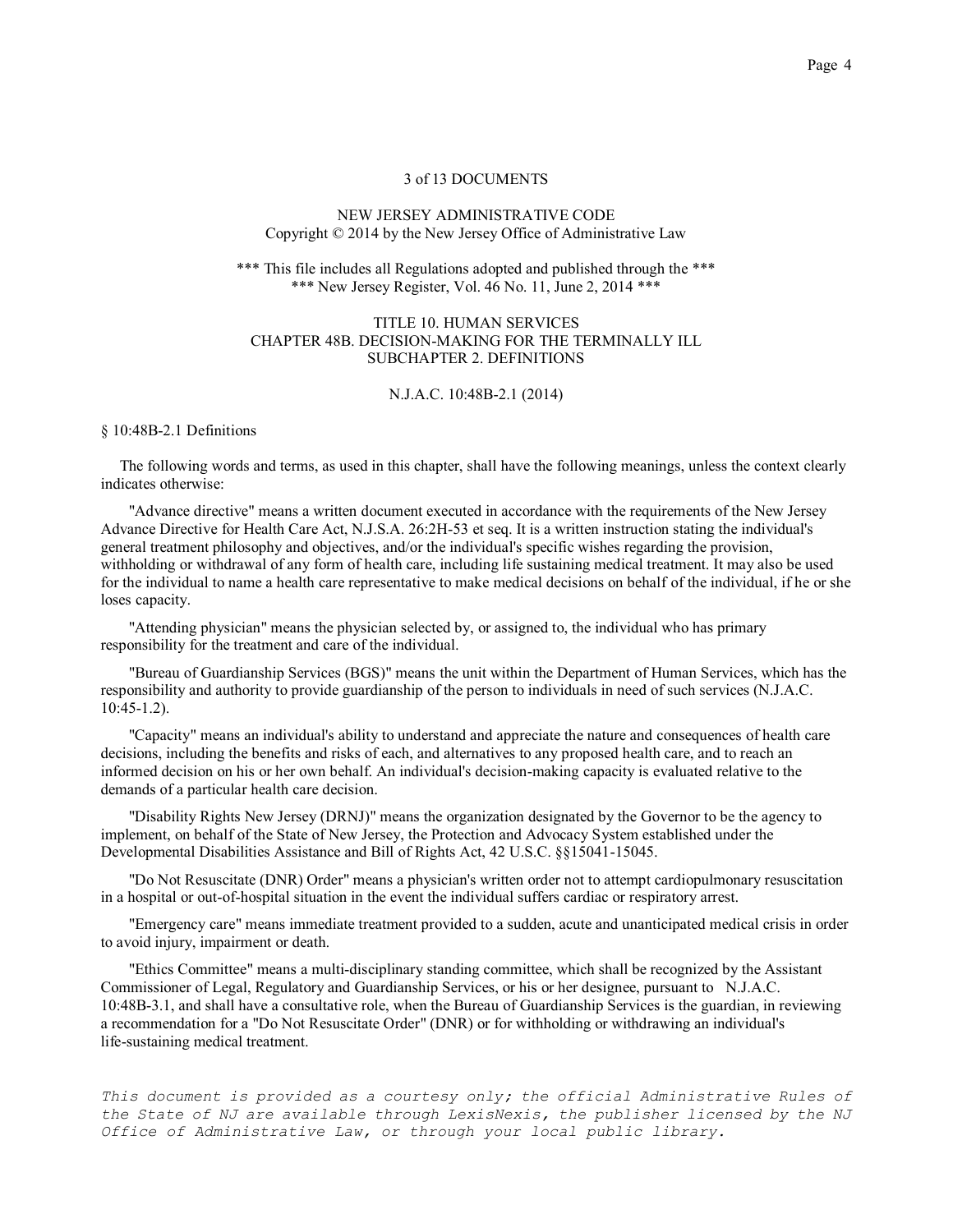"Health care facility" means a hospital, a residential health care facility or nursing home, an assisted living facility, a developmental center, or a private residential facility licensed under N.J.A.C. 10:47. Community residences licensed under N.J.A.C. 10:44A or 10:44B are not health care facilities.

"Hospice" means a program, which is licensed by the New Jersey Department of Health and Senior Services to provide palliative services to terminally ill individuals in the individual's home or place of residence, including medical, nursing, social work, volunteer and counseling services.

"Immediate family" means spouse, civil union partner as defined in P.L. 2006, c. 103, children, parents and siblings. Immediate family may also include individuals less closely related to the individual by blood or marriage, but who have been interested and involved with the individual's welfare.

"Life sustaining medical treatment (LSMT)" means the use of any medical device or procedure, artificially provided fluids and nutrition, drugs, surgery, or therapy that uses mechanical or other artificial means to sustain, restore or supplant a vital bodily function and thereby increase the expected life span of the individual.

"Medically contraindicated" means that to a reasonable degree of medical certainty, CPR will be unsuccessful in restoring cardiac and respiratory function, or that the individual will experience repeated arrest in a short time period before death occurs or that CPR would impose unwarranted physical trauma on the patient in light of the individual's medical condition and the expected outcome of resuscitation for the individual.

"Palliative care" means a holistic approach to individual care, integrating medical, psychosocial, and spiritual elements, in the presence of an incurable progressive illness that is expected to end in death. Designed to decrease the severity of pain, suffering, and other distressing symptoms, palliative care recognizes that dying is part of living. Palliative care is provided to the individual, the family, and others involved in the individual's illness by an interdisciplinary healthcare team, including nurses, social workers, chaplains, and physicians. The expected outcome of palliative care is to enable the individual to experience an improved quality of life.

"Permanently unconscious" means a medical condition that has been diagnosed in accordance with currently accepted medical standards, and with reasonable medical certainty, as total and irreversible loss of consciousness and capacity for interaction with the environment. The term "permanently unconscious" includes, but is not limited to, a persistent vegetative state or irreversible coma.

"Regional Long Term Care Ethics Committee" means a multi-disciplinary body of individuals, at least two of whom have completed the training program sponsored by the Office of the Ombudsman for the Institutionalized Elderly. Regional Long Term Care Ethics Committees provide to the long-term care community expertise of multi-disciplinary members who offer case consultation and support to residents and health care professionals who are facing ethical dilemmas (N.J.A.C. 8:39-5). Regional Long Term Care Ethics Committees also provide education for residents and families, health care professionals and the local community (N.J.A.C. 8:39-13.4). Regional Long Term Care Ethics Committees provide policy development to enhance facilities' ethical decision-making.

"Supportive care plan" means a plan of care to be developed by the health care facility for each individual for whom a Do Not Resuscitate (DNR) Order is proposed. The plan is individualized to meet the individual's needs and shall consider fluid/intravenous therapies, nutrition, symptom management/medication, invasive diagnostic and therapeutic procedures including, but not limited to, mechanical ventilation, kidney dialysis, pulmonary, arterial or venous catheters, transfusions, laboratory, x-ray and other tests. This plan shall also include non-medical interventions that address the individual's psychosocial and spiritual needs and may include complementary therapies, such as aromatherapy, music therapy, pet therapy, and the like.

"Terminally ill individual" means an individual receiving services from the Division, who is under medical care and has reached the terminal stage of an irreversibly fatal illness, disease or condition and the prognosis of the attending physician and at least one other physician asserts that the medical prognosis indicates a life expectancy of one year or less if the irreversibly fatal illness, disease or condition continues on its normal course of progression, based upon reasonable medical certainty.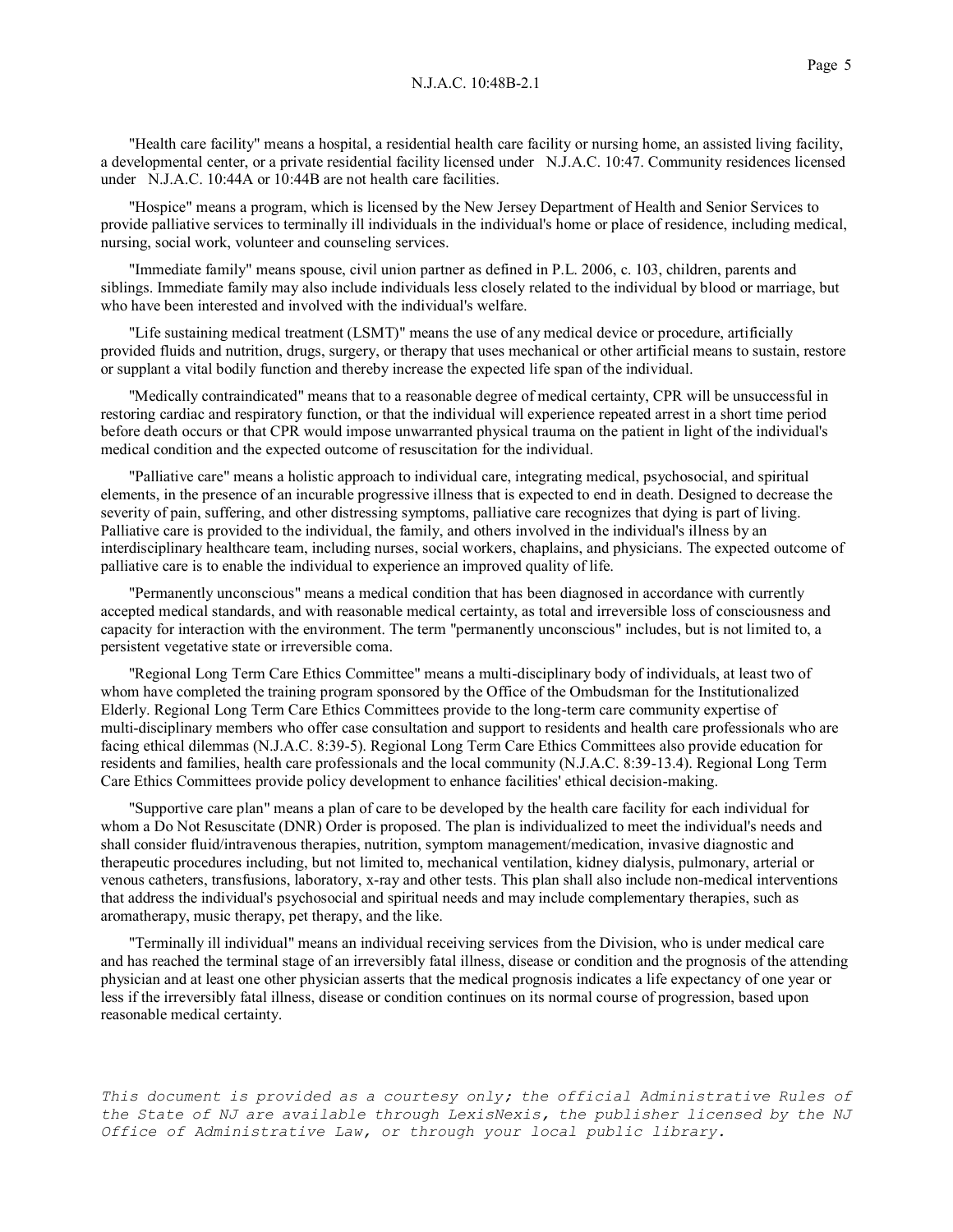## NEW JERSEY ADMINISTRATIVE CODE Copyright © 2014 by the New Jersey Office of Administrative Law

#### \*\*\* This file includes all Regulations adopted and published through the \*\*\* \*\*\* New Jersey Register, Vol. 46 No. 11, June 2, 2014 \*\*\*

#### TITLE 10. HUMAN SERVICES CHAPTER 48B. DECISION-MAKING FOR THE TERMINALLY ILL SUBCHAPTER 3. ETHICS COMMITTEES

#### N.J.A.C. 10:48B-3.1 (2014)

§ 10:48B-3.1 Recognition of Ethics Committees

 (a) The Assistant Commissioner or his or her designee shall recognize acute care hospital Ethics Committees and standing Ethics Committees to be independent of the Division of Developmental Disabilities that shall be available for consultation to BGS whenever end-of-life decision-making issues arise.

1. An Ethics Committee, other than an acute care hospital Ethics Committee, shall assure to the Division the following:

i. Knowledge, experience, and/or training regarding ethical issues pertaining to end-of-life care decision-making;

ii. The ability to be available for case consultation in a prompt and expeditious manner proportionate to the urgency of the situation. An absolute minimum of three members of the Ethics Committee must be involved to provide consultation for any case regardless of the degree of urgency thereof; and

iii. Knowledge, experience, and/or training regarding the nature and characteristics of individuals with developmental disabilities.

2. While Hospital Ethics Committees are not required to assure to (a)1 above, they are expected to meet those requirements as part of the Ethics Committee protocol.

(b) After an Ethics Committee has been recognized by the Assistant Commissioner, or his or her designee, for end-of-life consultation, the chairperson of the Ethics Committee shall assure the continuing applicability of the elements contained under (a) above.

(c) Each Ethics Committee shall include a membership of no less than five individuals optimally drawn from different disciplines. Ideally, the membership should include:

1. A non-attending physician;

2. A non-attending nurse;

3. A social worker;

4. A member of the clergy;

5. An ethicist;

6. A lawyer;

7. At least one member of the community interested in and experienced with individuals with developmental disabilities; and

8. A licensed health care professional with expertise in the medical concerns of the individual.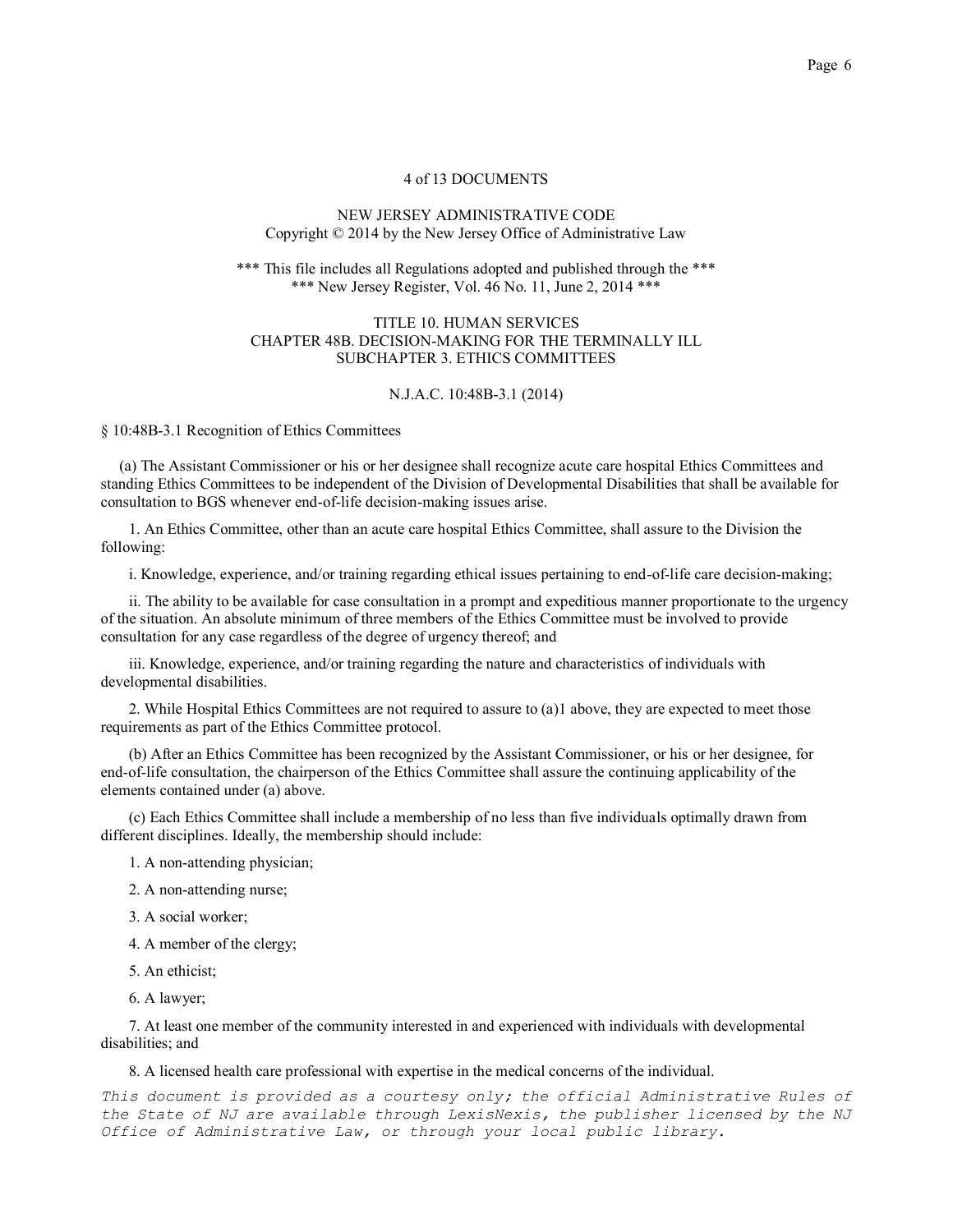# NEW JERSEY ADMINISTRATIVE CODE Copyright © 2014 by the New Jersey Office of Administrative Law

\*\*\* This file includes all Regulations adopted and published through the \*\*\* \*\*\* New Jersey Register, Vol. 46 No. 11, June 2, 2014 \*\*\*

# TITLE 10. HUMAN SERVICES CHAPTER 48B. DECISION-MAKING FOR THE TERMINALLY ILL SUBCHAPTER 4. DECISION-MAKING CAPACITY

#### N.J.A.C. 10:48B-4.1 (2014)

§ 10:48B-4.1 Determination of terminally ill individual's capacity regarding either Do Not Resuscitate (DNR) orders or the withholding or withdrawing of life-sustaining medical treatment (LSMT)

 (a) It is the attending physician's role to recommend a course of treatment for a terminally ill individual or an individual in a permanently unconscious state, including a Do Not Resuscitate (DNR) Order and/or the initiation, withholding or withdrawing of life sustaining medical treatment (LSMT). In some instances, the attending physician may recommend a DNR order when the act of cardiopulmonary resuscitation is contraindicated due to the medical condition and/or age of the individual and could cause more physical harm than benefit.

(b) To the extent possible, Division staff shall provide to the attending physician any information or records pertinent to the issue of whether a terminally ill individual may or may not have the capacity to make medical treatment decisions, including documents such as a previous adjudication of incapacity or a determination by the Chief Executive Officer (CEO) of a developmental center or Regional Administrator of a Division community services office that the individual has capacity to make medical treatment decisions.

(c) If the attending physician recommends a DNR Order or the initiation, withdrawal or withholding of LSMT, the physician must determine whether the individual has the capacity to make these medical treatment decisions. In some instances the individual may not have the capacity to make major medical decisions, but may have the capacity to express some preferences about treatment options in the face of a terminal illness. The attending physician should make an effort to determine the preferences of the individual, and these should be considered in the development of the final treatment plan. If an individual who lacks decision-making capacity clearly expresses or manifests the contemporaneous wish that medically appropriate measures utilized to sustain life be provided, that wish shall take precedence over any contrary recommendation or determination.

(d) The attending physician may consider information supplied by the Division staff BGS, or other interested persons to determine whether the terminally ill individual has the capacity to make medical decisions.

(e) The attending physician shall determine whether the patient lacks capacity to make a particular health care decision. The determinations shall be stated in writing, shall include the attending physician's opinion concerning the nature cause, extent, and probable duration of the patient's incapacity, and shall be made a part of the patient's medical records.

(f) The attending physician's determination of a lack of decision-making capacity shall be confirmed by one or more physicians. The opinion of the confirming physician shall be stated in writing and made a part of the patient's record in the same manner as that of the attending physician. Confirmation of a lack of decision-making capacity is not required when the patient's lack of decision-making capacity is clearly apparent, and the attending physician and the legal guardian or health care representative agree that confirmation is unnecessary.

*This document is provided as a courtesy only; the official Administrative Rules of the State of NJ are available through LexisNexis, the publisher licensed by the NJ Office of Administrative Law, or through your local public library.* (g) If the attending physician or the confirming physician determines that a patient lacks decision-making capacity because of a mental or psychological impairment or a developmental disability, and neither the attending physician or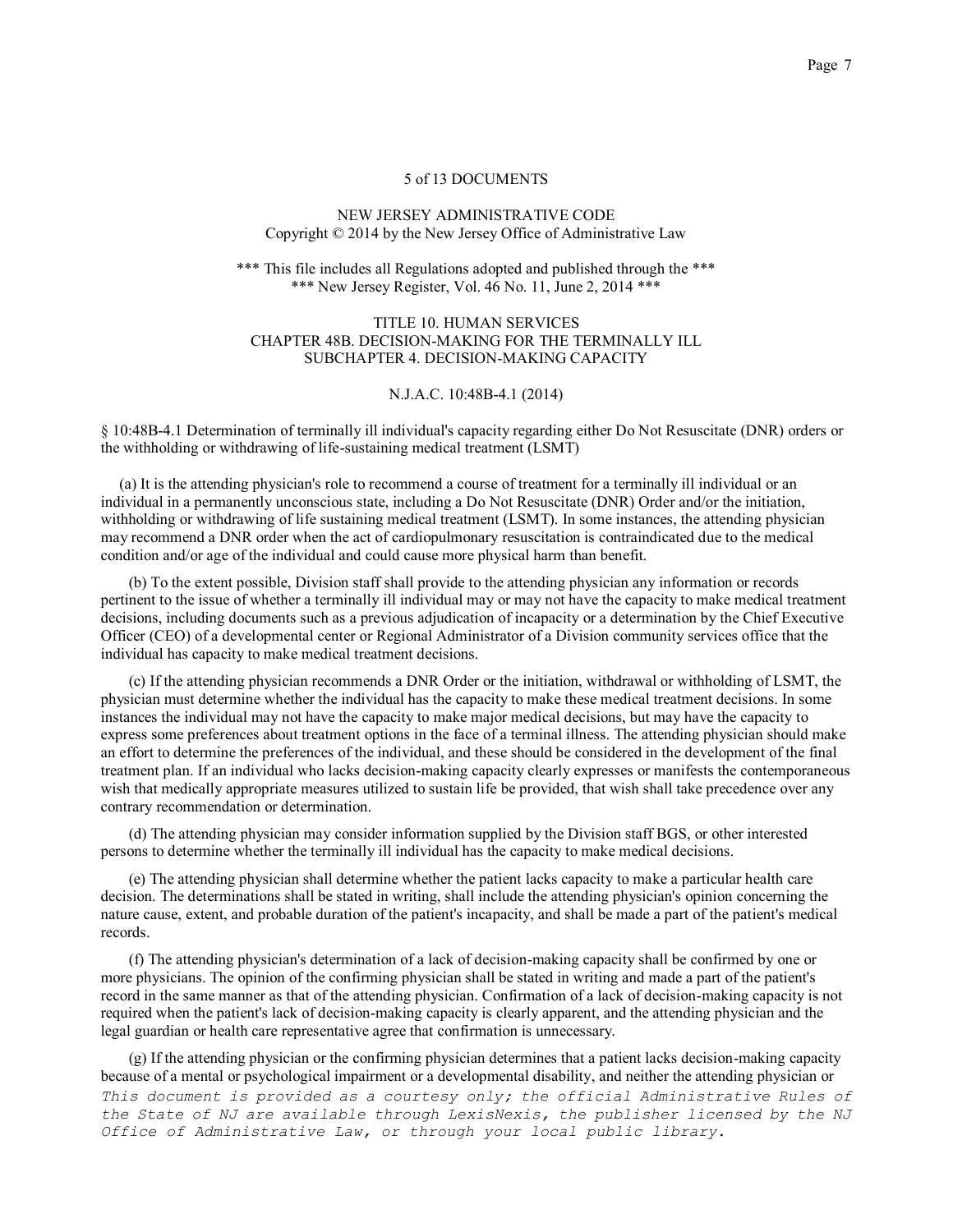#### N.J.A.C. 10:48B-4.1

the confirming physician has specialized training or experience in diagnosing mental or psychological conditions or developmental disabilities of the same or similar nature, a determination of a lack of decision-making capacity shall be confirmed by one or more physicians with appropriate specialized training or experience. The opinion of the confirming physician shall be stated in writing and made a part of the patient's record in the same manner as that of the attending physician.

(h) The attending physician will notify the individual, the guardian or the immediate family when the individual is determined to lack capacity to make a particular healthcare decision, the right to appeal this decision and how to appeal.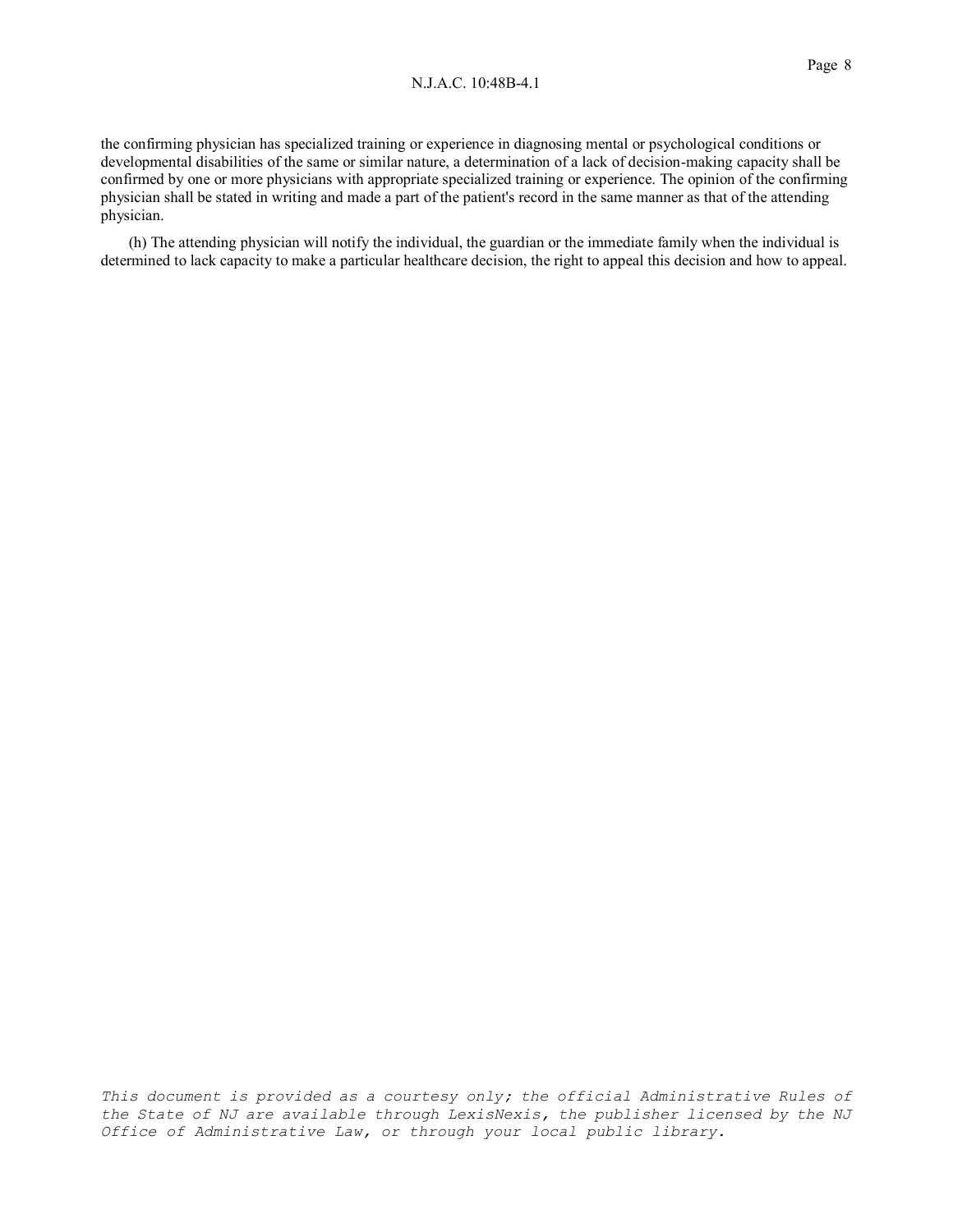# NEW JERSEY ADMINISTRATIVE CODE Copyright © 2014 by the New Jersey Office of Administrative Law

\*\*\* This file includes all Regulations adopted and published through the \*\*\* \*\*\* New Jersey Register, Vol. 46 No. 11, June 2, 2014 \*\*\*

# TITLE 10. HUMAN SERVICES CHAPTER 48B. DECISION-MAKING FOR THE TERMINALLY ILL SUBCHAPTER 5. INDIVIDUALS WITH CAPACITY TO MAKE MEDICAL DECISIONS

# N.J.A.C. 10:48B-5.1 (2014)

§ 10:48B-5.1 Individuals with capacity to make medical decisions

 If the attending physician has determined that a terminally ill individual has capacity to make informed major medical decisions on his or her own behalf, the individual shall make decisions regarding any proposed DNR Order and/or the withholding or withdrawing of LSMT.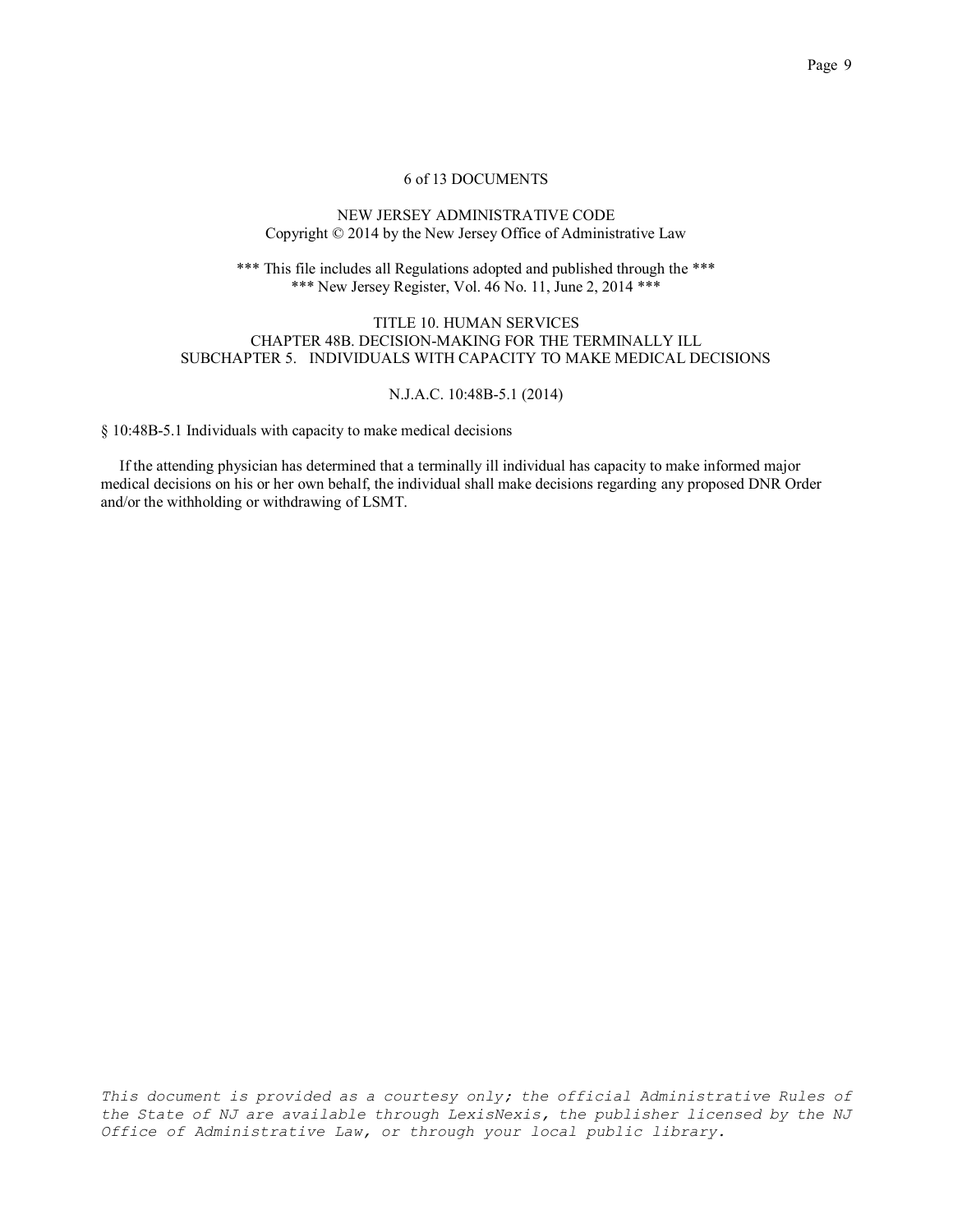## NEW JERSEY ADMINISTRATIVE CODE Copyright © 2014 by the New Jersey Office of Administrative Law

\*\*\* This file includes all Regulations adopted and published through the \*\*\* \*\*\* New Jersey Register, Vol. 46 No. 11, June 2, 2014 \*\*\*

# TITLE 10. HUMAN SERVICES CHAPTER 48B. DECISION-MAKING FOR THE TERMINALLY ILL SUBCHAPTER 6. INDIVIDUALS WITHOUT CAPACITY TO MAKE MEDICAL TREATMENT DECISIONS FOR WHOM BGS IS NOT PROVIDING GUARDIANSHIP SERVICES

# N.J.A.C. 10:48B-6.1 (2014)

§ 10:48B-6.1 Individuals without capacity to make medical treatment decisions for whom BGS is not providing guardianship services

 (a) If the attending physician has determined that a terminally ill individual or an individual in a permanently unconscious state, not receiving guardianship services from BGS, lacks the capacity to make major medical decisions, decision-making in regard to medical treatment shall proceed according to the following guidelines:

1. If the individual has a guardian other than BGS and is in a healthcare facility operated or funded by the Division, a DNR Order or an order for the withholding or withdrawing of LSMT may be issued upon the recommendation of the attending physician and with the consent of the private guardian. An Ethics Committee review, independent of the healthcare facility, can occur if requested by the attending physician, the legal guardian or an interested party. The head of service of the Division component responsible for the individual, or his or her designee, shall provide written notice of the entry of the order to Disabilities Rights New Jersey (DRNJ) no later than the next business day;

2. If the individual is in a health care facility not funded by the Division, decision-making regarding the issuance of a DNR Order or the withholding or withdrawing of LSMT shall be addressed in accordance with the policies, procedures, and practices of the health care facility; and

3. If it is determined and confirmed by a second physician that the individual lacks the capacity to make medical treatment decisions and the individual does not have a guardian appointed for him or her, an emergent application for the appointment of a guardian should be initiated.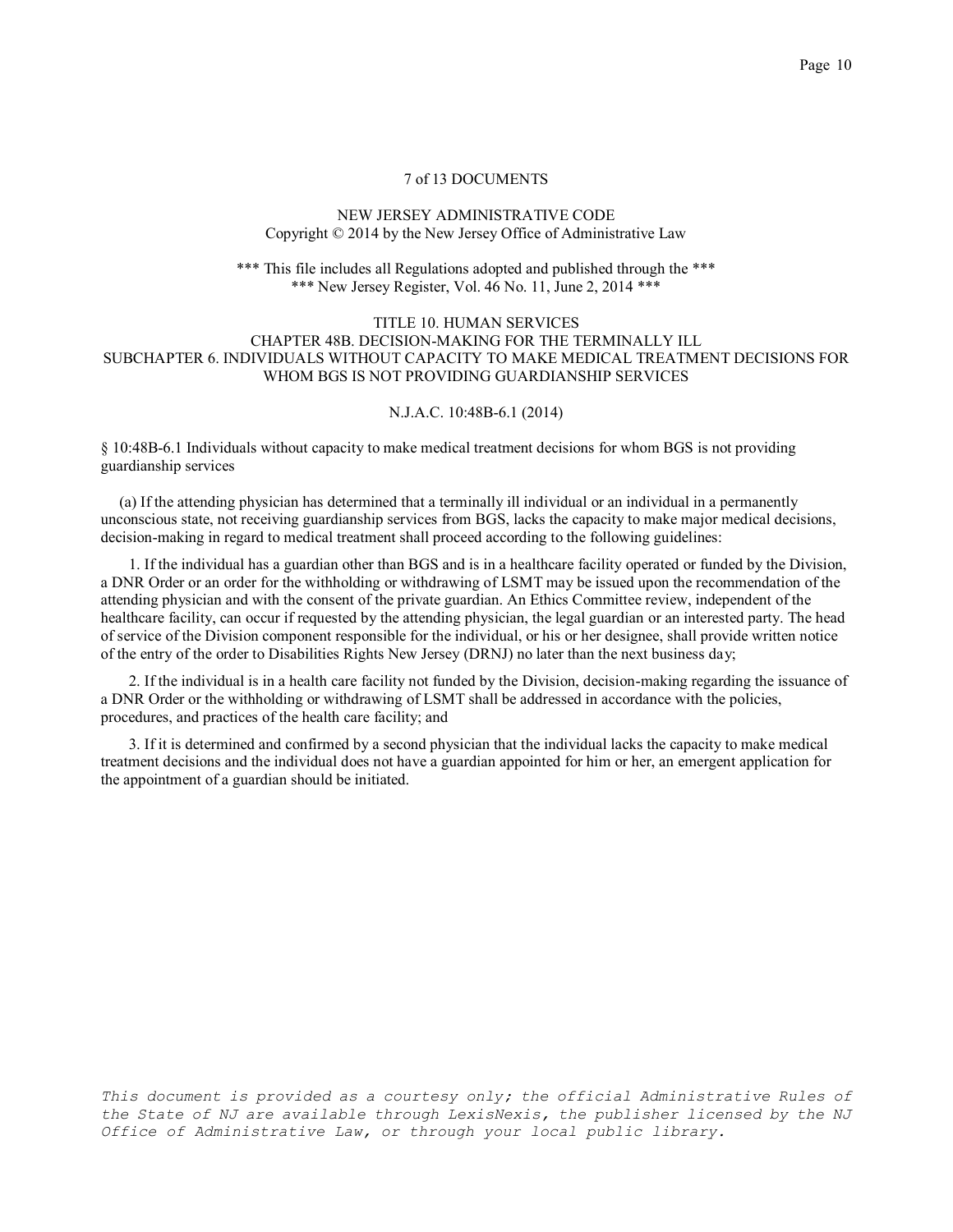## NEW JERSEY ADMINISTRATIVE CODE Copyright © 2014 by the New Jersey Office of Administrative Law

\*\*\* This file includes all Regulations adopted and published through the \*\*\* \*\*\* New Jersey Register, Vol. 46 No. 11, June 2, 2014 \*\*\*

# TITLE 10. HUMAN SERVICES CHAPTER 48B. DECISION-MAKING FOR THE TERMINALLY ILL SUBCHAPTER 7. INDIVIDUALS WITHOUT CAPACITY TO MAKE MEDICAL TREATMENT DECISIONS FOR WHOM BGS IS PROVIDING GUARDIANSHIP

## N.J.A.C. 10:48B-7.1 (2014)

§ 10:48B-7.1 Individuals without capacity to make medical treatment decisions for whom BGS is providing guardianship

 If the attending physician has determined that a terminally ill individual or an individual in a permanently unconscious state for whom BGS is providing guardianship lacks the capacity to make medical decisions, and the physician is recommending the withholding or withdrawing of LSMT, the recommendation shall be referred to an Ethics Committee recognized by the Assistant Commissioner or his or her designee, pursuant to N.J.A.C. 10:48B-3.1, for review.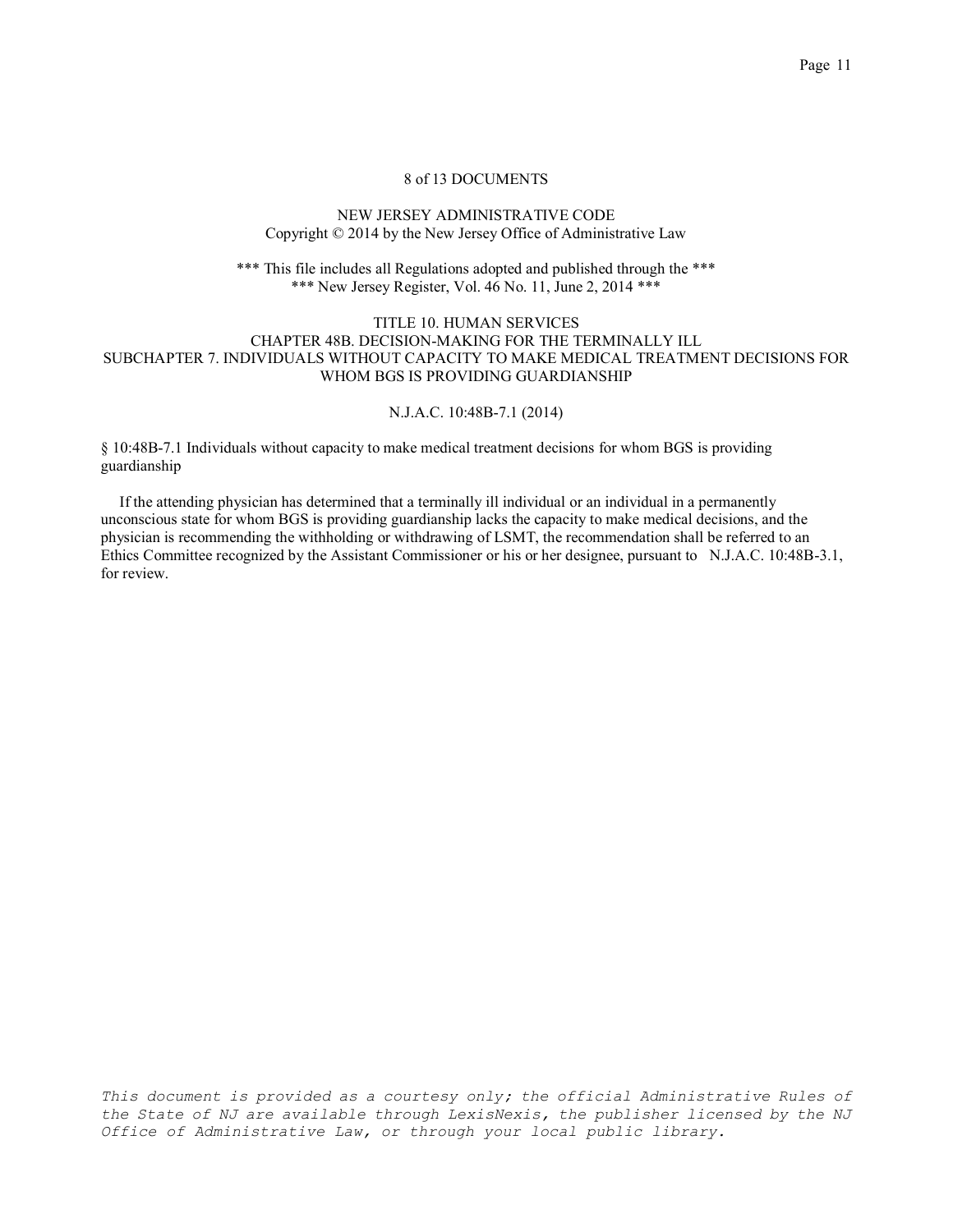# NEW JERSEY ADMINISTRATIVE CODE Copyright © 2014 by the New Jersey Office of Administrative Law

\*\*\* This file includes all Regulations adopted and published through the \*\*\* \*\*\* New Jersey Register, Vol. 46 No. 11, June 2, 2014 \*\*\*

# TITLE 10. HUMAN SERVICES CHAPTER 48B. DECISION-MAKING FOR THE TERMINALLY ILL SUBCHAPTER 7. INDIVIDUALS WITHOUT CAPACITY TO MAKE MEDICAL TREATMENT DECISIONS FOR WHOM BGS IS PROVIDING GUARDIANSHIP

#### N.J.A.C. 10:48B-7.2 (2014)

§ 10:48B-7.2 Role and functions of Ethics Committees

 The Chief of BGS or his or her designee shall solicit consultation from a recognized Ethics Committee whenever consent for withholding or withdrawing LSMT is being requested by the attending physician. The Ethics Committee shall meet as soon as possible depending upon the urgency of the situation.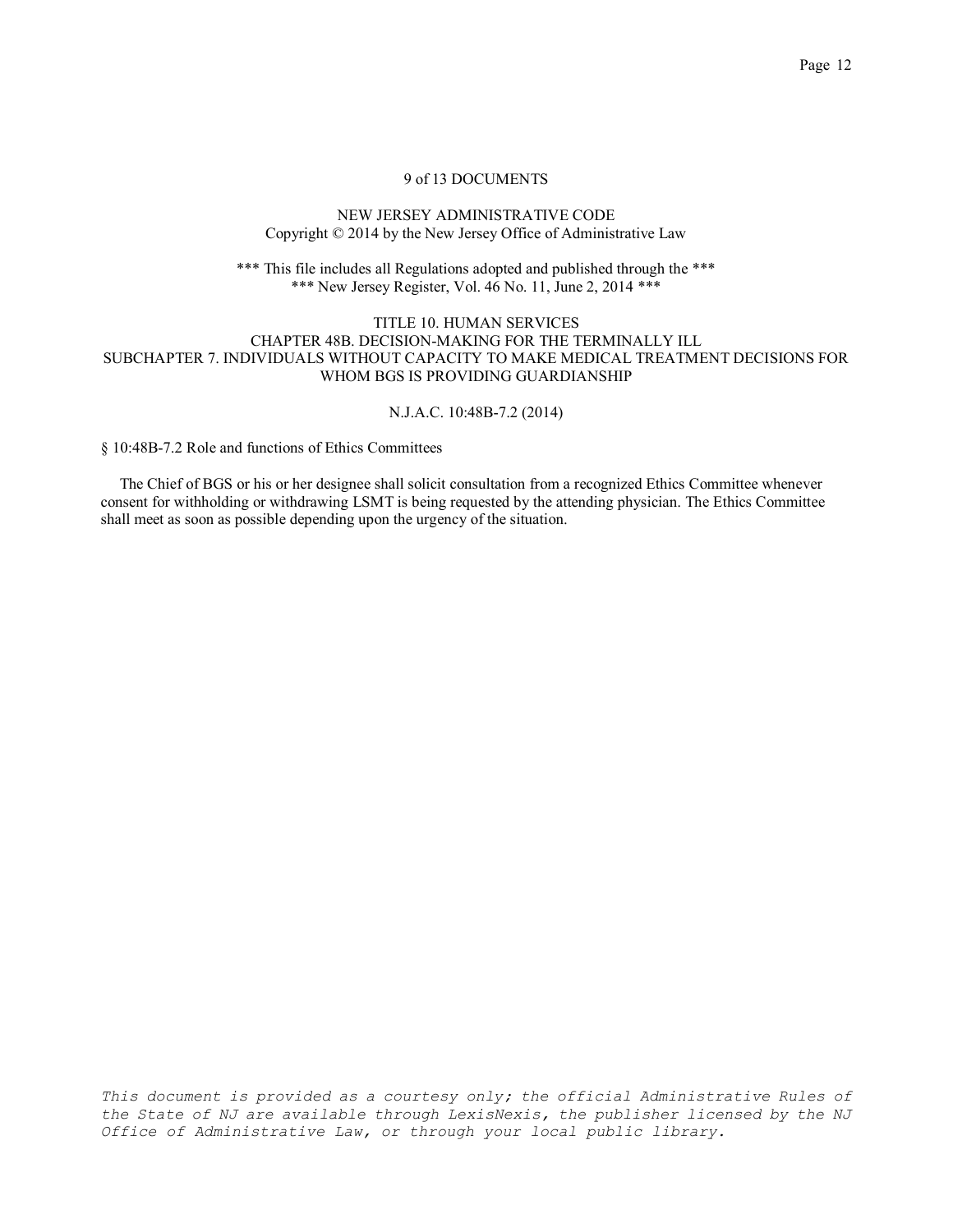## NEW JERSEY ADMINISTRATIVE CODE Copyright © 2014 by the New Jersey Office of Administrative Law

#### \*\*\* This file includes all Regulations adopted and published through the \*\*\* \*\*\* New Jersey Register, Vol. 46 No. 11, June 2, 2014 \*\*\*

## TITLE 10. HUMAN SERVICES CHAPTER 48B. DECISION-MAKING FOR THE TERMINALLY ILL SUBCHAPTER 7. INDIVIDUALS WITHOUT CAPACITY TO MAKE MEDICAL TREATMENT DECISIONS FOR WHOM BGS IS PROVIDING GUARDIANSHIP

# N.J.A.C. 10:48B-7.3 (2014)

§ 10:48B-7.3 Withholding or withdrawing life-sustaining medical treatment (LSMT) for individuals for whom BGS is providing guardianship services

(a) The following procedures shall be followed:

1. When a recommendation to authorize the withholding or withdrawal of LSMT is received by staff of BGS, the recommendation shall be referred to an Ethics Committee recognized by the Assistant Commissioner or his or her designee, pursuant to N.J.A.C. 10:48B-3.1, for review.

i. In preparation for presentation of a recommendation for withholding or withdrawing LSMT to an Ethics Committee recognized by the Assistant Commissioner or his or her designee, the Chief of BGS or his or her designee shall:

(1) Request a search of the individual's records to determine whether or not an advance directive exists;

(2) Obtain a description in writing from the attending physician of the diagnosis and prognosis of the individual, which substantiates the reasonableness of withholding or withdrawing potentially LSMT based upon the finding that such treatment would be more burdensome than beneficial, and contrary to the individual's best interest;

(A) The attending physician will include in the written description specific treatment recommendations for the individual.

(3) Obtain a second opinion that confirms the individual's diagnosis and prognosis; and

(4) Develop a profile detailing the relevant factors in a consideration to withhold or withdraw potentially LSMT including, but not limited to: permanently unconscious state, uncontrolled pain, severe and permanent physical and mental deterioration, or other similar criteria.

ii. When the information under (a)1i above has been gathered, BGS will request a review by a recognized Ethics Committee. In accordance with N.J.A.C. 10:48B-3.1(a) and 7.2(a), the Ethics Committee shall have a consultative role in reviewing a request to withhold or withdraw potentially LSMT.

iii. When considering a request to withhold or withdraw potentially LSMT, the members of the Ethics Committee shall consider:

(1) The recommendation of the attending physician, including the diagnosis, prognosis and medical treatment plan for the individual;

(2) A confirmation of the diagnosis and prognosis of the individual by a second physician;

(3) The wishes of the individual as may have been expressed in an advance directive;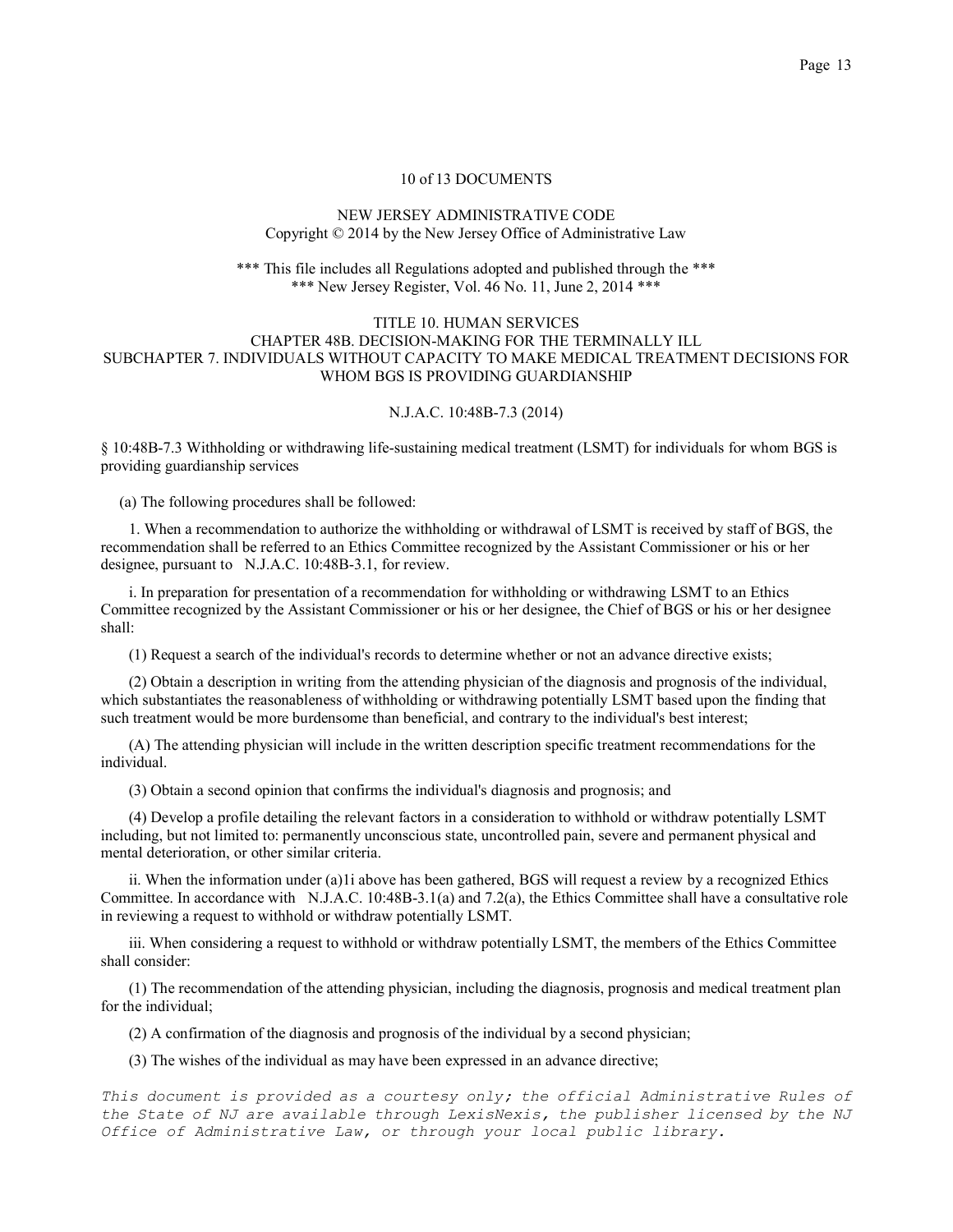(4) The contemporaneous wishes of the individual, if available;

(5) The benefits and burdens to the individual of initiating or continuing potentially LSMT;

(6) The wishes of the individual's family members or other interested persons;

(7) The "best interest" standard as applied with respect to withholding or withdrawing LSMT, excluding consideration of any pre-existing, non-terminal developmental disability, the benefits or burdens to third parties or the cost of continuing medical treatment;

(8) Medical treatment support plan for the individual; and

(9) Any additional information deemed relevant to the decision.

iv. The Ethics Committee shall invite the Chief of BGS or his or her designee, as well as a representative of DRNJ, to attend the meeting.

v. If a majority of the members of the Ethics Committee agree that it would be appropriate to withhold or withdraw potentially LSMT, this recommendation shall be forwarded in writing to the chief of BGS or his or her designee immediately.

vi. If a majority of the members of the Ethics Committee agree that the withholding or withdrawing of LSMT would be inappropriate, or are unable to reach a consensus, this shall be reported to the chief of BGS or his or her designee. The chief of BGS or his or her designee will make the decision as to rendering or withholding consent.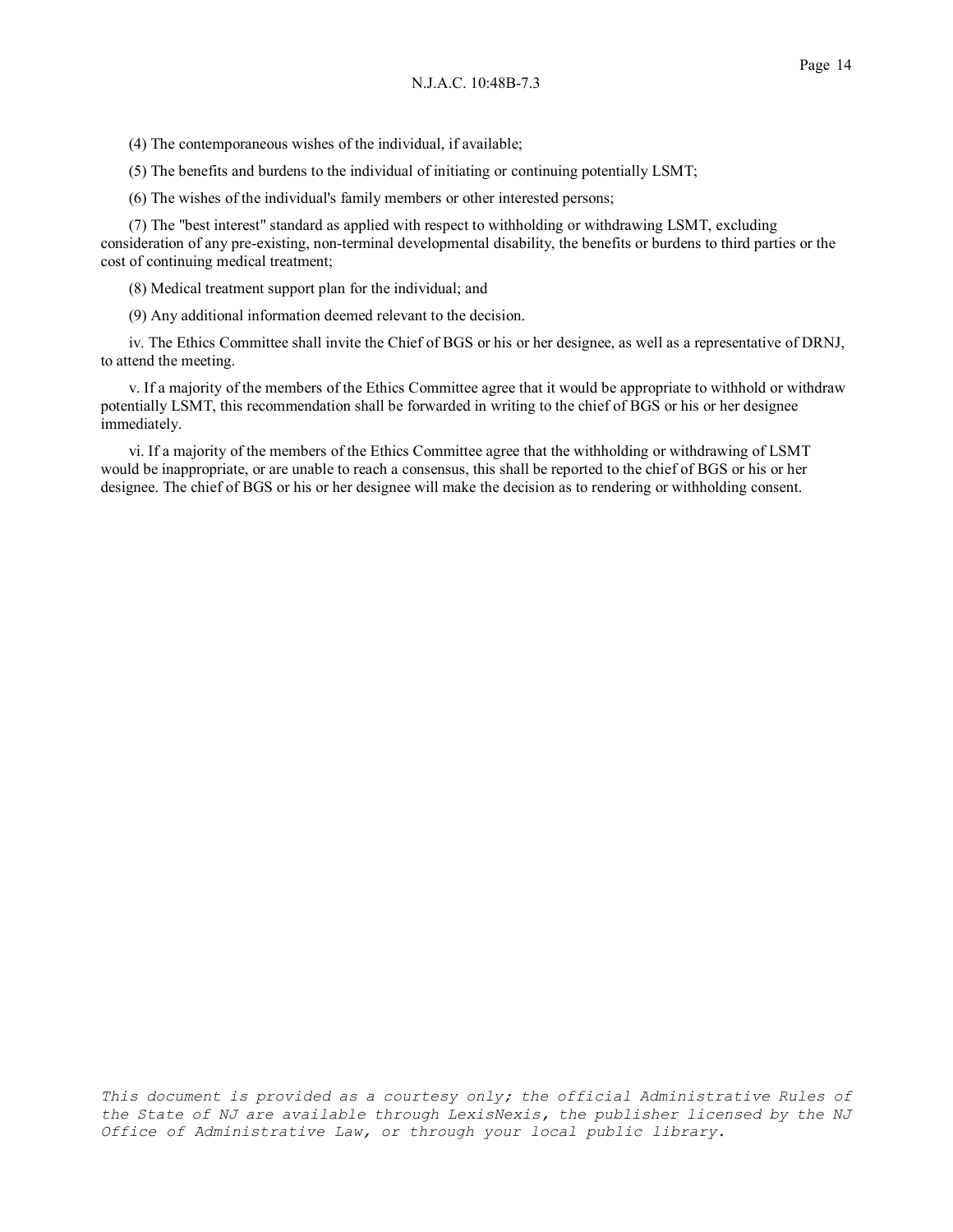## NEW JERSEY ADMINISTRATIVE CODE Copyright © 2014 by the New Jersey Office of Administrative Law

#### \*\*\* This file includes all Regulations adopted and published through the \*\*\* \*\*\* New Jersey Register, Vol. 46 No. 11, June 2, 2014 \*\*\*

# TITLE 10. HUMAN SERVICES CHAPTER 48B. DECISION-MAKING FOR THE TERMINALLY ILL SUBCHAPTER 7. INDIVIDUALS WITHOUT CAPACITY TO MAKE MEDICAL TREATMENT DECISIONS FOR WHOM BGS IS PROVIDING GUARDIANSHIP

#### N.J.A.C. 10:48B-7.4 (2014)

§ 10:48B-7.4 Procedures for rendering decision

 (a) If the Ethics Committee recommends withholding or withdrawing of LSMT and DRNJ participates in the meeting, the Chief of BGS or his or her designee may make a decision immediately following the meeting. If the Chief of BGS or his or her designee decides to withdraw or withhold LSMT and DRNJ does not express an objection, consent can be given at that time. BGS shall prepare a certification pursuant to (b) below.

(b) If DRNJ does not participate in the Ethics Committee meeting and the Ethics Committee recommends withholding or withdrawing LSMT, and the Chief of BGS or his or her designee concurs with the recommendation, the Chief or his or her designee shall prepare a certification outlining the following:

- 1. The recommendation of the Ethics Committee;
- 2. The request of the attending physician, including a diagnosis and prognosis and a medical treatment plan;
- 3. A second opinion from another physician;
- 4. A history of individual's abilities and a progression of his or her illness;
- 5. The disposition of the family members, if any;
- 6. The BGS guardian's observations of the individual;
- 7. The recommended medical treatment support plan;
- 8. The wishes of the individual in an advanced directive, if one exists;
- 9. The recommendations of BGS staff; and
- 10. Any other information deemed relevant to the decision.

(c) The Chief of BGS or his or her designee shall forward the certification to DRNJ no later than the next business day. DRNJ shall notify BGS regarding any objection by way of a written communication no later than one business day after receipt of the certification. If DRNJ raises no objection to BGS' determination, the Chief of BGS or his or her designee shall authorize the withholding or withdrawing of LSMT.

(d) If the Chief of BGS or his or her designee disagrees with, or has questions about, a recommendation of the Ethics Committee to withhold or withdraw potentially LSMT, he or she shall request a second review by the Ethics Committee in order to discuss the issues in question. If, after the second review, the Chief of BGS or his or her designee makes the decision not to consent to the request to withhold or withdraw LSMT, the order shall not be written. The Chief of BGS or his or her designee shall state in writing the reasons why consent has been denied. Copies of this statement shall be provided to the attending physician, the Ethics Committee and DRNJ.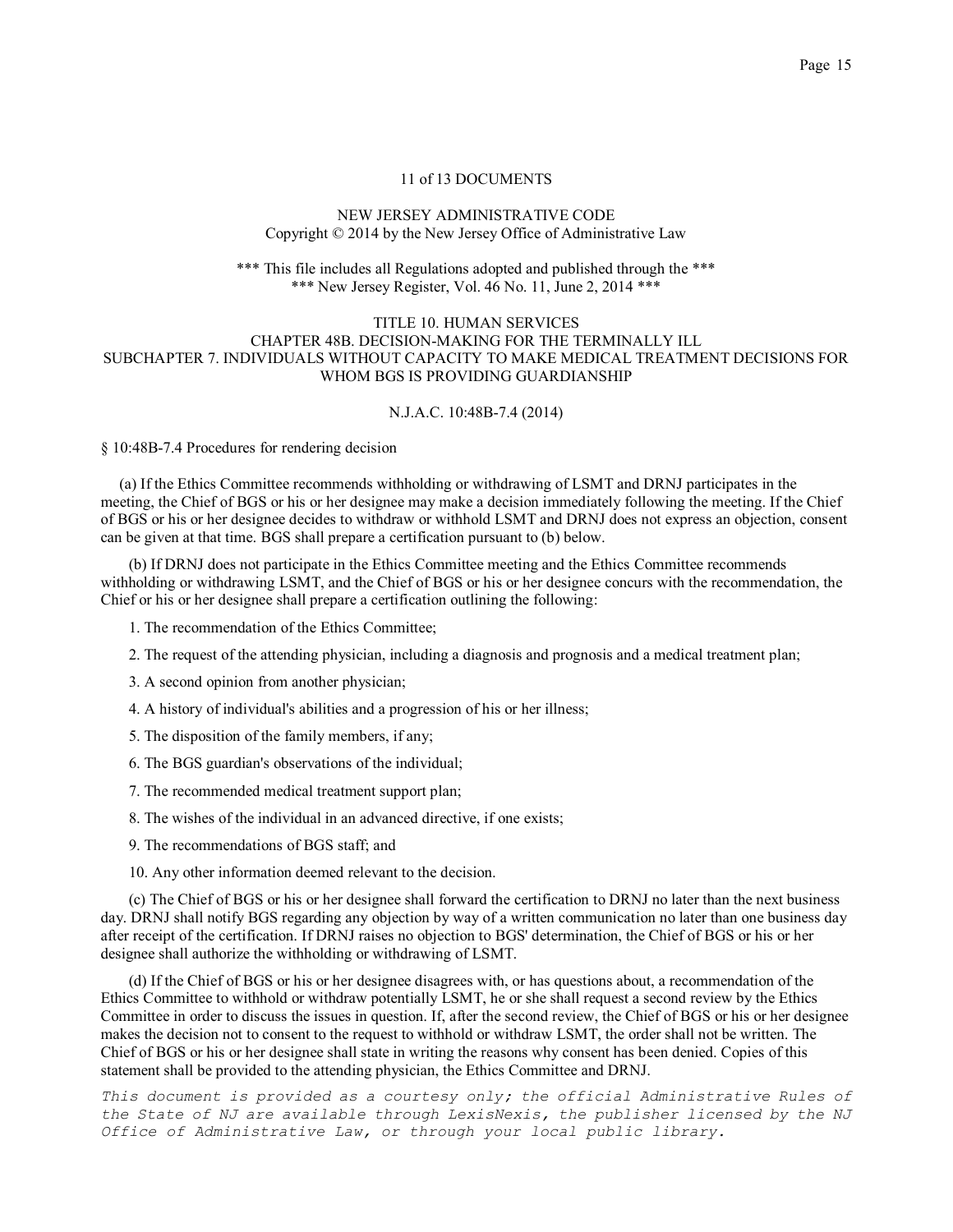(e) Any interested party may seek resolution by a court of competent jurisdiction, in the event that he or she disagrees with the decision made by the Chief of BGS or his or her designee.

(f) In the event an interested party, including the Public Advocate and/or DRNJ, objects to the decision of the Chief of BGS or his or her designee to withhold or withdraw LSMT, the decision will not be implemented without a court order.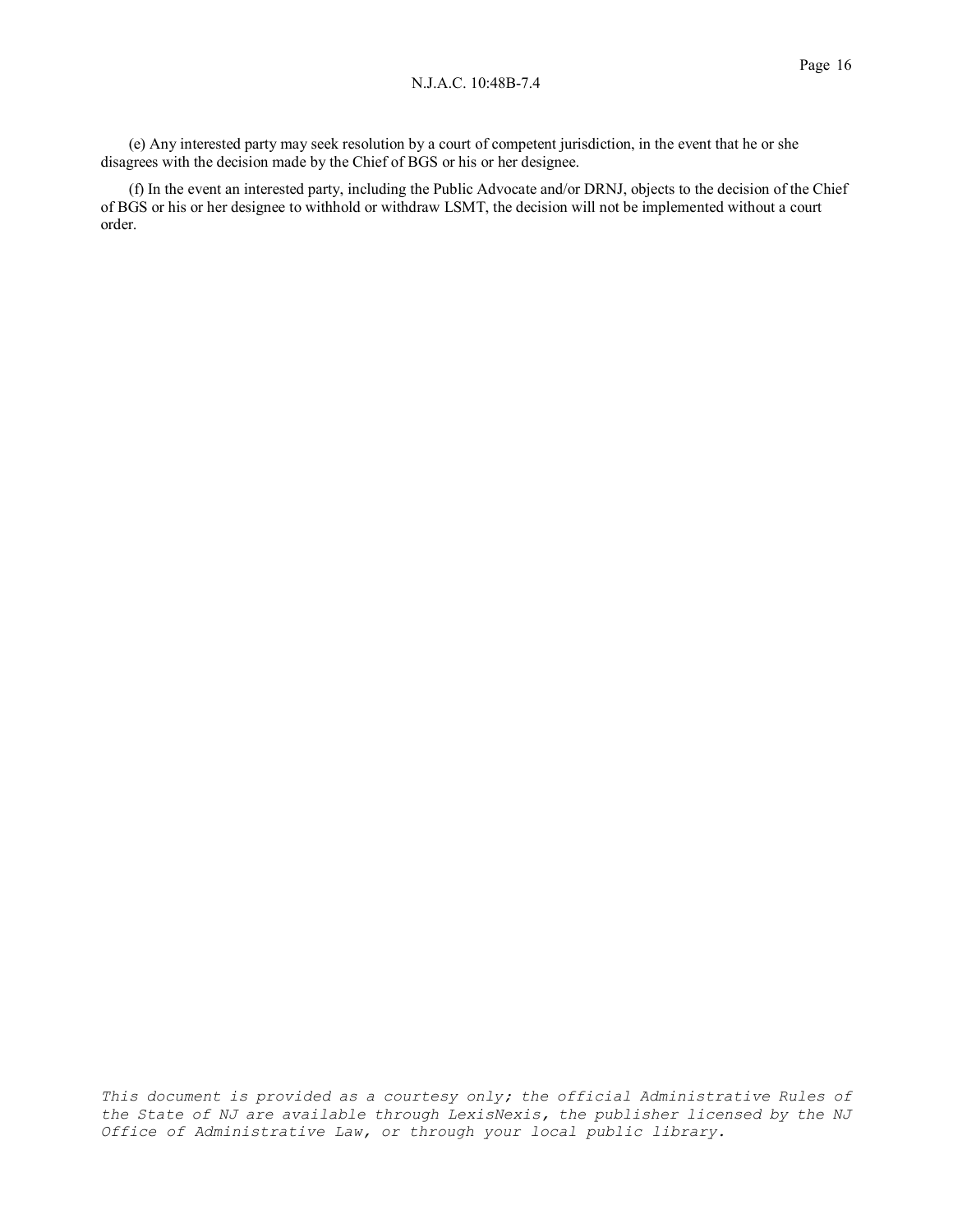### NEW JERSEY ADMINISTRATIVE CODE Copyright © 2014 by the New Jersey Office of Administrative Law

#### \*\*\* This file includes all Regulations adopted and published through the \*\*\* \*\*\* New Jersey Register, Vol. 46 No. 11, June 2, 2014 \*\*\*

## TITLE 10. HUMAN SERVICES CHAPTER 48B. DECISION-MAKING FOR THE TERMINALLY ILL SUBCHAPTER 7. INDIVIDUALS WITHOUT CAPACITY TO MAKE MEDICAL TREATMENT DECISIONS FOR WHOM BGS IS PROVIDING GUARDIANSHIP

# N.J.A.C. 10:48B-7.5 (2014)

§ 10:48B-7.5 Do Not Resuscitate (DNR) Orders for individuals receiving BGS services

 (a) The following procedures shall be followed when a recommendation has been made by the attending physician to execute a DNR Order for an individual for whom BGS is providing guardianship services:

1. The attending physician will submit a written recommendation for a DNR Order indicating the diagnosis and prognosis of the individual and the benefit or not if Cardiopulmonary Resuscitation (CPR) is instituted. If the individual is not terminally ill or permanently unconscious and the attending physician is recommending that CPR is medically contraindicated for the individual, the attending physician will specify in the written recommendation the reasons CPR is contraindicated.

2. The staff of BGS will search the records for an advance directive or seek information on a contemporaneous or previously expressed wish of the individual.

3. A second treating physician will indicate in writing his or her concurrence with the attending physician's recommendation for a DNR Order.

4. The staff of BGS will contact the next of kin or interested persons to establish their perception of the individuals' wishes or what is in the best interest of the individual.

5. The Chief of BGS, or his or her designee, may request consultation by a recognized Ethics Committee if the BGS staff seeks a recommendation regarding a DNR Order request. The Ethics Committee shall consider the request in accordance with N.J.A.C. 10:48B-7.3(a)1iii, except the committee will consider a DNR request.

6. If the Chief of BGS or his or her designee concurs with the recommendation for a DNR Order, the Chief or his or her designee shall prepare a certification based upon the following:

i. The recommendation of the attending physician, including a diagnosis, prognosis and a medical treatment plan;

ii. The concurrence and recommendations of a second treating physician;

iii. A brief history of the individual's abilities and description of the progression of the illness;

iv. The disposition of any family members or interested parties;

v. The observations by the BGS guardian of the individual;

vi. The recommended medical treatment support plan to include hospice or palliative care, as appropriate; and

vii. Any additional information deemed relevant to the decision.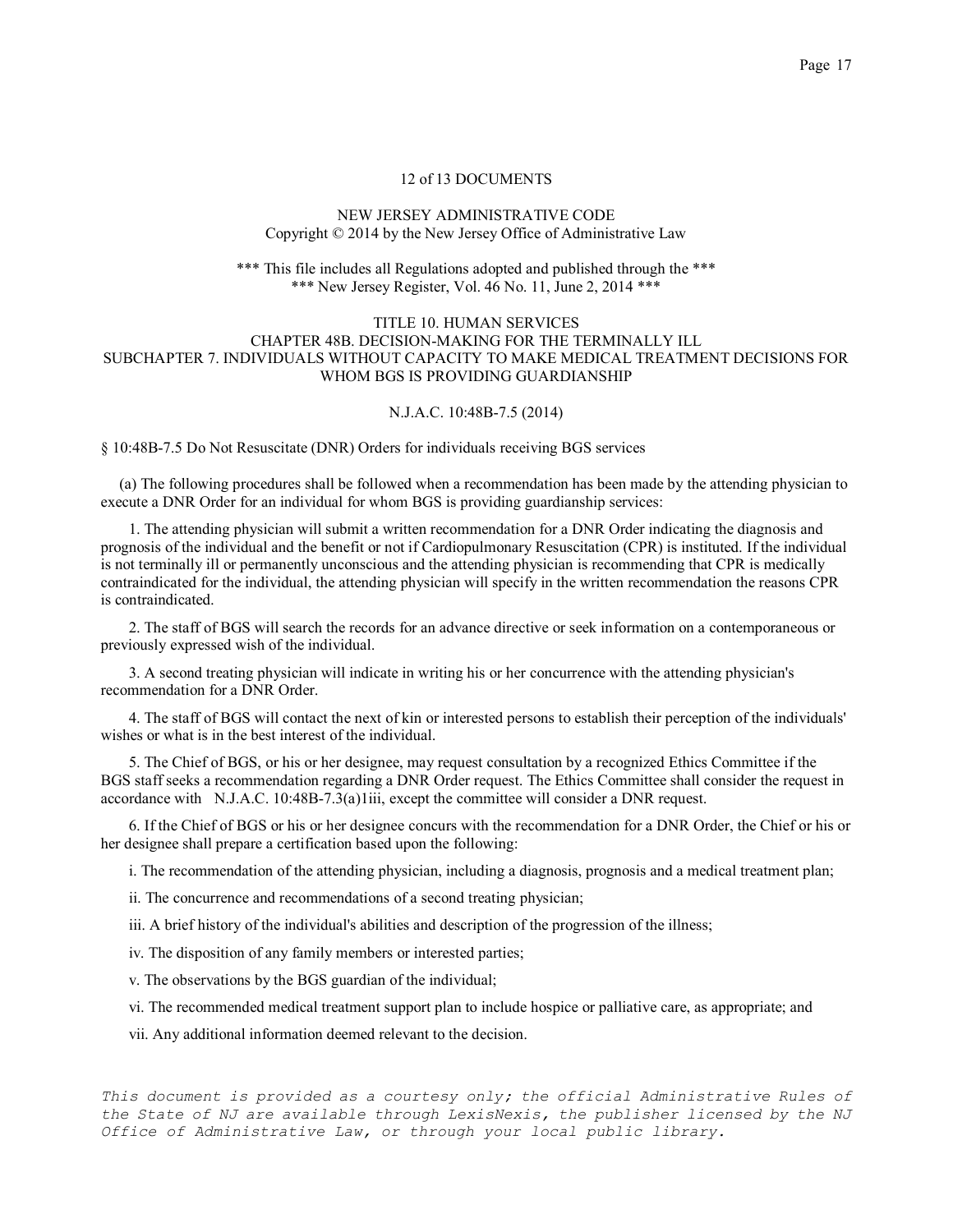7. Once the certification has been completed, the Chief of BGS or his or her designee shall communicate consent to the DNR Order to the attending physician and provide DRNJ with a copy of the certification no later than the next business day.

8. If an emergent request for a DNR Order is made by the attending physician and the Chief of BGS, or his or her designee, agrees with the request and concurs that the request meets the requirements of this chapter, consent will be given to the physician to enter a DNR order.

9. The Chief of BGS, or his or her designee, will prepare a certification pursuant to (a)6 above and send a copy to DRNJ, no later than the next business day.

(b) Any interested party may seek resolution by a court of competent jurisdiction, in the event that he or she disagrees with the decision made by the Chief of BGS or his or her designee.

(c) In the event an interested party, including the Public Advocate and/or DRNJ, objects to the decision of the Chief of BGS or his or her designee to consent to DNR Order, the decision will not be implemented without a court order.